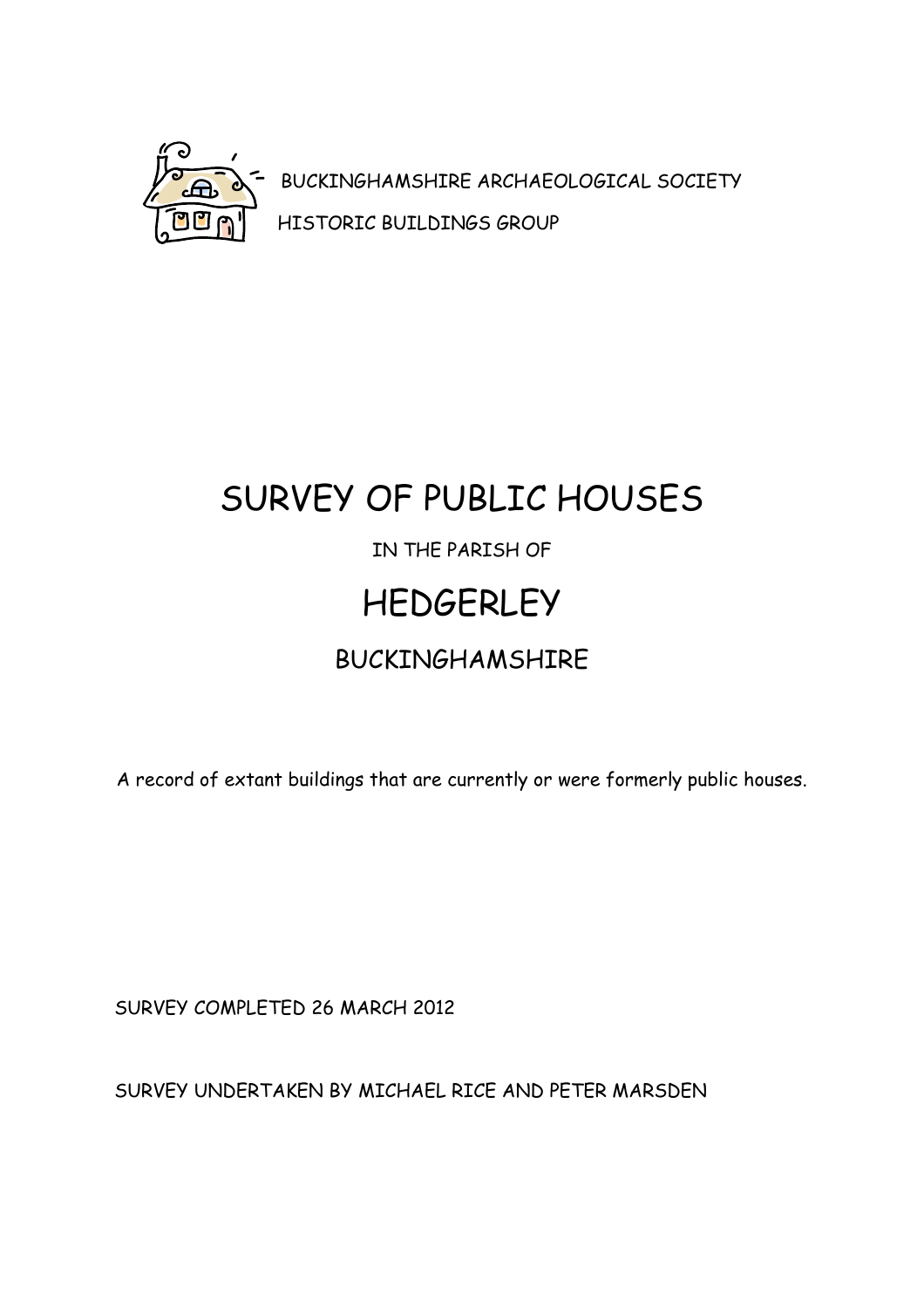## **Parish Summary Spreadsheet for Hedgerley**

| Pub<br>name           | <b>Alternative</b><br>name               | <b>Address</b>                               | <b>Date</b><br>open | Date<br>closed           | House Keepers<br>Register of Ale<br>Dates | Victuallers<br>Licensed<br>Dates | <b>1872</b><br>returns<br><b>Dates</b> | Petty<br>Sessions<br>Records<br><b>Dates</b> | <b>Trade Directories</b><br><b>Dates</b> | <b>Notes</b>                                                                        | Secondary<br>sources                                        | <b>Current use</b>   |
|-----------------------|------------------------------------------|----------------------------------------------|---------------------|--------------------------|-------------------------------------------|----------------------------------|----------------------------------------|----------------------------------------------|------------------------------------------|-------------------------------------------------------------------------------------|-------------------------------------------------------------|----------------------|
| The<br>One Pin        |                                          | Parish Lane,<br>Hedgerley                    | $\cdot$             | 2009                     |                                           |                                  |                                        |                                              |                                          | C18 building, demolished 2009                                                       |                                                             | Gone                 |
| <b>Brick</b><br>Mould | At one time<br><b>Brick and</b><br>Mould | Village Lane,<br>Hedgerley                   | Before<br>1753      | Late<br>1990s            |                                           |                                  |                                        |                                              |                                          | Demolished 1955, and new pub<br>built on ground to rear of previous<br>site.        | Jean Carroll in<br>Hedgerley<br>Magazine,<br>December 1977. | Private<br>house     |
| Potters<br>Arms       | Formerly<br>The Last or the<br>Shoe Last | 8 Casualty Cottages,<br>Kiln Lane, Hedgerley | Before<br>1820      | 1913                     |                                           |                                  |                                        |                                              |                                          | C18/19 Beer House                                                                   |                                                             | Private<br>house     |
| Yew<br><b>Tree</b>    |                                          | Parish Lane,<br>Hedgerley                    | ?                   | Early<br>C <sub>21</sub> |                                           |                                  |                                        |                                              |                                          |                                                                                     |                                                             | Indian<br>restaurant |
| White<br>Horse        |                                          | Village Lane,<br>Hedgerley                   | Before<br>1753      | Still<br>open            |                                           |                                  |                                        |                                              |                                          | Building pre-1679, extended C19<br>and stable converted to bar<br>extension in C20. |                                                             | Pub                  |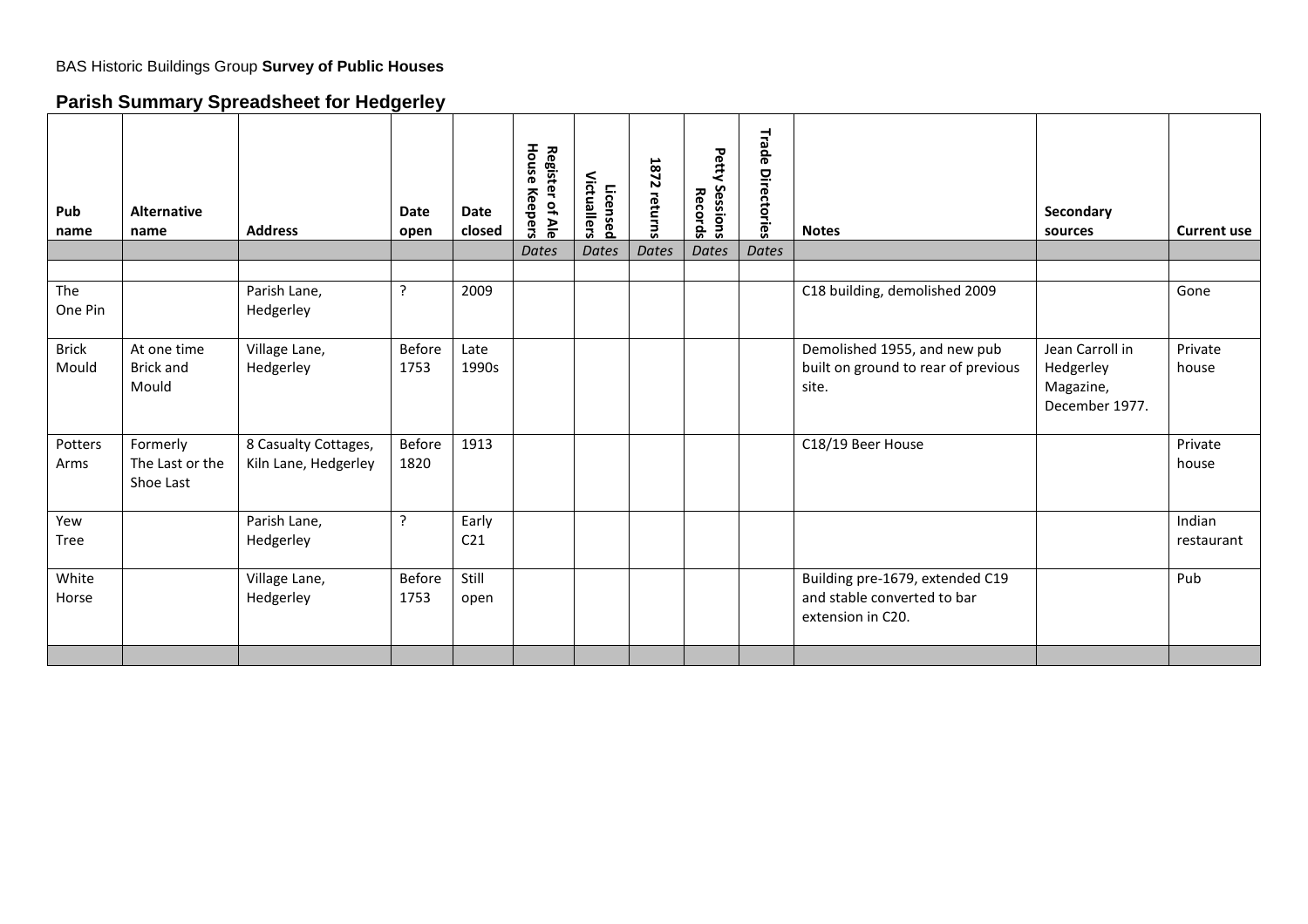| Pub name                 | <b>The One Pin</b>                                                                                                                                                                                                                                                                                                                                                                                                                                                                                                                                                                                                                                                                                                                                                                                                                                                                                                                                                                                                                                                                                                                                                                                                                                                                         |  |  |  |  |  |  |
|--------------------------|--------------------------------------------------------------------------------------------------------------------------------------------------------------------------------------------------------------------------------------------------------------------------------------------------------------------------------------------------------------------------------------------------------------------------------------------------------------------------------------------------------------------------------------------------------------------------------------------------------------------------------------------------------------------------------------------------------------------------------------------------------------------------------------------------------------------------------------------------------------------------------------------------------------------------------------------------------------------------------------------------------------------------------------------------------------------------------------------------------------------------------------------------------------------------------------------------------------------------------------------------------------------------------------------|--|--|--|--|--|--|
| Address                  | One Pin Lane (junction with Parish Lane), Hedgerley (although actually in<br>Farnham Common in the the Parish of Farnham Royal).                                                                                                                                                                                                                                                                                                                                                                                                                                                                                                                                                                                                                                                                                                                                                                                                                                                                                                                                                                                                                                                                                                                                                           |  |  |  |  |  |  |
| Location                 | Grid Reference SU 96697 86382                                                                                                                                                                                                                                                                                                                                                                                                                                                                                                                                                                                                                                                                                                                                                                                                                                                                                                                                                                                                                                                                                                                                                                                                                                                              |  |  |  |  |  |  |
| <b>Brewery</b>           | Wheelers of Wycombe (early C20), then Courage, but finally a free house.                                                                                                                                                                                                                                                                                                                                                                                                                                                                                                                                                                                                                                                                                                                                                                                                                                                                                                                                                                                                                                                                                                                                                                                                                   |  |  |  |  |  |  |
| <b>Current use</b>       | Demolished in 2009 and the site developed for housing.                                                                                                                                                                                                                                                                                                                                                                                                                                                                                                                                                                                                                                                                                                                                                                                                                                                                                                                                                                                                                                                                                                                                                                                                                                     |  |  |  |  |  |  |
| <b>Brief description</b> | An early C20 photograph (see below) shows a symmetrical C18 two-storey<br>building under an old clay-tiled fully hipped roof, facing west, with tall chimney<br>stacks to north and south. Its north wall is tight on Column Green Road. The first<br>floor has two 2-light casements, which flank two closed window embrasures. On<br>the ground floor are two canted bay windows with vertical sashes and multiple<br>panes. The double-leaf door is off-centre to the south, under a central flat-roofed<br>porch with scalloped edge and supported on twin wooden pillars. A massive<br>board across the full width of the building proclaims its name. Below, a smaller<br>board reads 'Wheeler's Wycombe Ales and Stout'. The pub has a low picket<br>fence facing on to a small green.<br>The off-centre doorway and blocked windows may indicate that the building was<br>originally a pair of cottages, but brickwork beside the door appears undisturbed.<br>By 2009 the building had a machine-tiled roof and C20 cross-wing, and had lost<br>its flanking chimneys and nameboard. On the north a pair of wide, low wooden<br>doors gave access to a half-cellar in a lean-to rear extension. On demolition a<br>large number of old timbers were removed for re-use elsewhere. |  |  |  |  |  |  |
| Date visited             | Viewed externally in 2009 before demolition.                                                                                                                                                                                                                                                                                                                                                                                                                                                                                                                                                                                                                                                                                                                                                                                                                                                                                                                                                                                                                                                                                                                                                                                                                                               |  |  |  |  |  |  |
| Photo                    | $1 - 1 - 1$<br>にきまい<br>01.97<br>The One Pin in the<br>early 20th century<br>(reproduced from<br>The History of<br><b>Hedgerley</b><br><b>Million</b><br>(Hedgerley 2006).                                                                                                                                                                                                                                                                                                                                                                                                                                                                                                                                                                                                                                                                                                                                                                                                                                                                                                                                                                                                                                                                                                                  |  |  |  |  |  |  |
| Recorded by              | Peter Marsden and Michael Rice                                                                                                                                                                                                                                                                                                                                                                                                                                                                                                                                                                                                                                                                                                                                                                                                                                                                                                                                                                                                                                                                                                                                                                                                                                                             |  |  |  |  |  |  |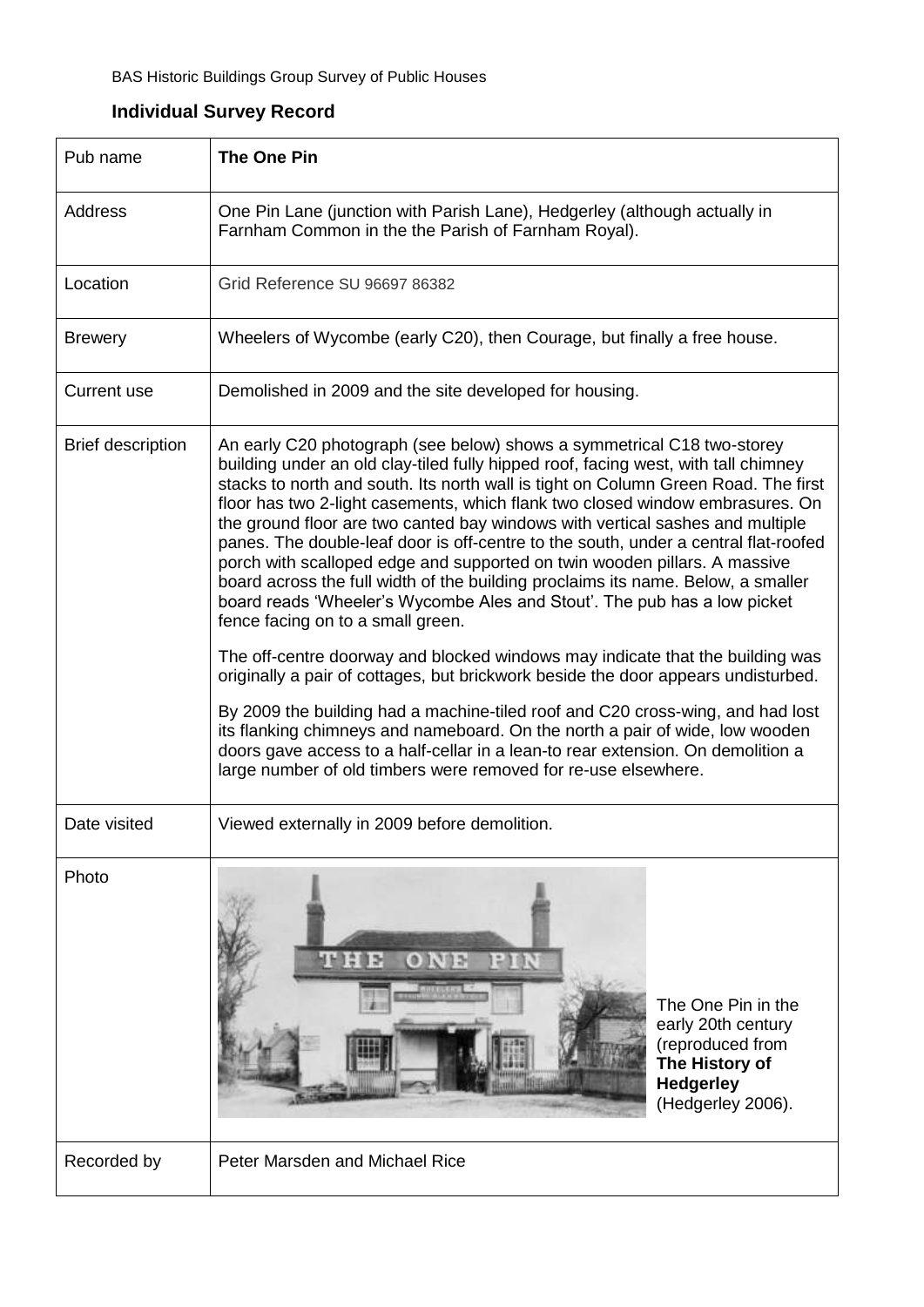| Pub name                 | The Brickmould formerly 'The Brick Mould' and 'The Brick and Mould')                                                                                                                                                                                                                                                                                                                                              |  |  |  |
|--------------------------|-------------------------------------------------------------------------------------------------------------------------------------------------------------------------------------------------------------------------------------------------------------------------------------------------------------------------------------------------------------------------------------------------------------------|--|--|--|
| Address                  | Village Lane, Hedgerley                                                                                                                                                                                                                                                                                                                                                                                           |  |  |  |
| Location                 | Grid Reference SU 96869 87206                                                                                                                                                                                                                                                                                                                                                                                     |  |  |  |
| <b>Brewery</b>           | Henry Isherwood of New Windsor (pre-1770), Wellers of Amersham (1898),<br>Benskins of Watford (1930)                                                                                                                                                                                                                                                                                                              |  |  |  |
| <b>Current use</b>       | Original building demolished 1955 and replaced with a new building set to the<br>rear of the original site. This new building is now a private house.                                                                                                                                                                                                                                                             |  |  |  |
| <b>Brief description</b> | The present building dates from 1955 and is unlisted.                                                                                                                                                                                                                                                                                                                                                             |  |  |  |
|                          | The original building, probably C18 and facing east, was of unpainted brick on a<br>brick plinth. Off-centre door with flat hood on plain brackets, between two<br>ground-floor casement windows, each of three sections of eight lights, with<br>shutters, under segmental brick arched lintels. Third window, possibly a serving<br>hatch, to south of doorway, sliding sash with two sections of eight lights. |  |  |  |
|                          | A second doorway appears to have been inserted in the south-east corner, with<br>a six-pannelled door under a sign on an iron bracket reading 'Private Bar'. Pub<br>name board originally on wrought-iron bracket, later on replacement wooden<br>bracket. The building appears to have been only one-room deep.                                                                                                  |  |  |  |
|                          | One-and-a-half storeys under plain clay-tiled roof with three gabled tiled dormers<br>with 4-light casements. Single-storey lean-to addition to north in brick and<br>horizontal weatherboarding with clay-tiled sloping roof and east-facing doorway.<br>Brick chimney stacks to north gable end and rear.                                                                                                       |  |  |  |
|                          | The Brickmould was a public house in 1753 when licensing records begin, with<br>Thomas Martin as licensee. It was demolished in 1955 by Benskins, who rebuilt<br>it. Latterly it had been a free house and became a private house around the turn<br>of the 21 <sup>st</sup> Century.                                                                                                                             |  |  |  |
| Date visited             | Known only from records and old photographs.                                                                                                                                                                                                                                                                                                                                                                      |  |  |  |
| Photographs              | LEFT: The Brick Mould in 1899<br>(reproduced from Michael Rice<br>(editor) A History of<br>Hedgerley (Hedgerley 2006).<br><b>ABOVE: Brick Mould House</b><br>today - a complete rebuild.<br>(Photo: Michael Rice)                                                                                                                                                                                                 |  |  |  |
| Recorded by              | Michael Rice and Peter Marsden                                                                                                                                                                                                                                                                                                                                                                                    |  |  |  |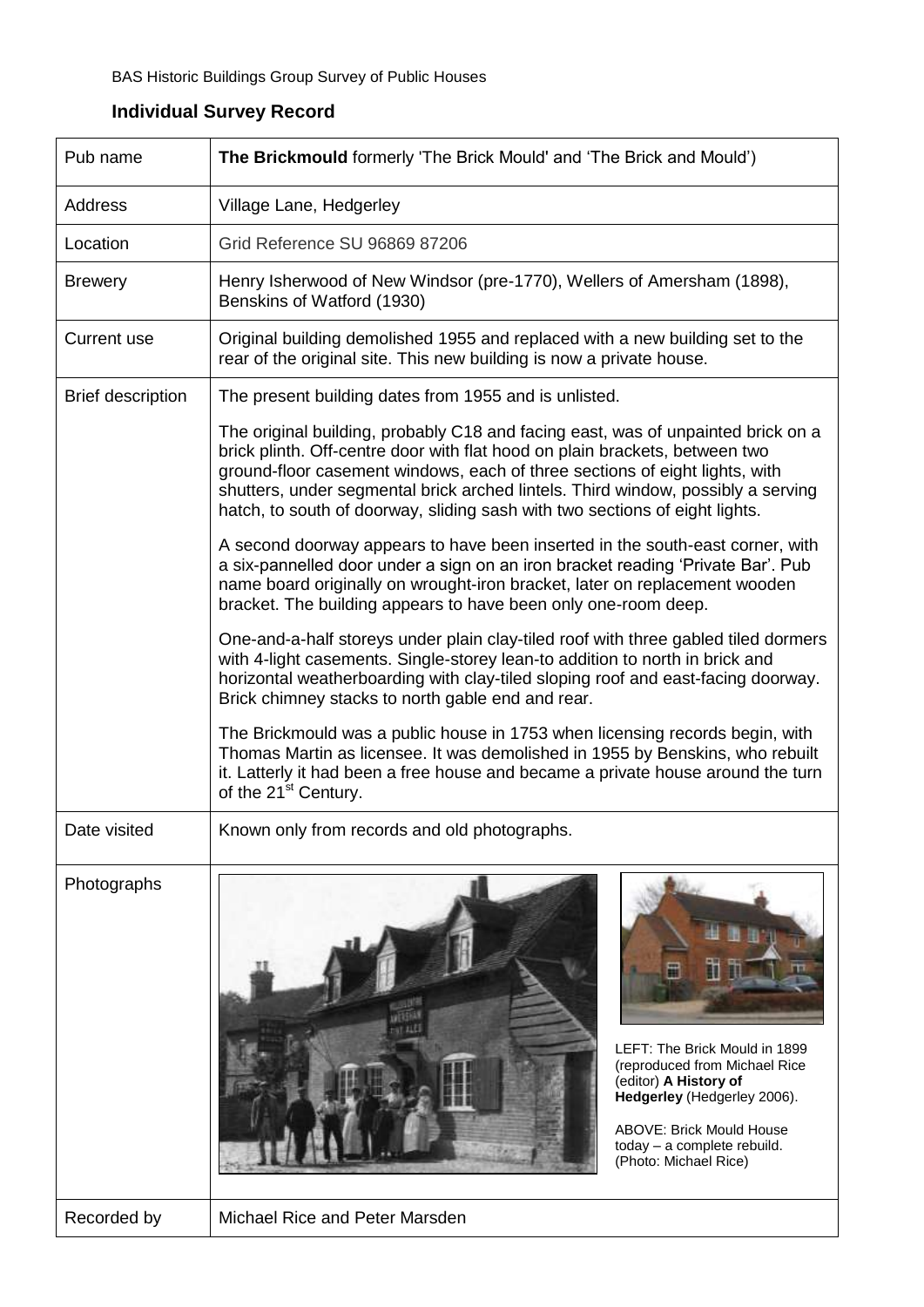| Pub name                 | The Potters Arms (formerly The Last or the Shoe Last)                                                                                                                                                                                                                                                                                                                                           |
|--------------------------|-------------------------------------------------------------------------------------------------------------------------------------------------------------------------------------------------------------------------------------------------------------------------------------------------------------------------------------------------------------------------------------------------|
| Address                  | 8 Casualty Cottages, Kiln Lane, Hedgerley                                                                                                                                                                                                                                                                                                                                                       |
| Location                 | Grid Reference SU 96697 86382                                                                                                                                                                                                                                                                                                                                                                   |
| <b>Brewery</b>           | Not known                                                                                                                                                                                                                                                                                                                                                                                       |
| Current use              | Private house                                                                                                                                                                                                                                                                                                                                                                                   |
| <b>Brief description</b> | Never Listed.<br>Early C19 red-brick two-storey building on rendered plinth with internal brick                                                                                                                                                                                                                                                                                                 |
|                          | chimney stack to front wall. Central doorway flanked by casement windows, with<br>three windows to first floor. Later parallel brick range to rear and single-story<br>lean-to to side.                                                                                                                                                                                                         |
|                          | There is a reference in the early licensed victuallers' returns to a house called<br>"the Last" in Hedgerley Dean. It was later referred to as the "Shoe Last". In a<br>Justices' note of a case of assault in 1820 (Justices' Case Books in the Centre<br>for Buckinghamshire Studies), John Sexton, a witness, is described as keeping a<br>public house in Hedgerley called the 'Shoe Last'. |
|                          | There is no reference to the Shoe Last after 1820 and it may have been the<br>predecessor to the Potters Arms, a Beer House at Casualty which closed in<br>1913.                                                                                                                                                                                                                                |
| Date visited             | 2011.                                                                                                                                                                                                                                                                                                                                                                                           |
| Photo<br>By Michael Rice |                                                                                                                                                                                                                                                                                                                                                                                                 |
| Recorded by              | <b>Michael Rice</b>                                                                                                                                                                                                                                                                                                                                                                             |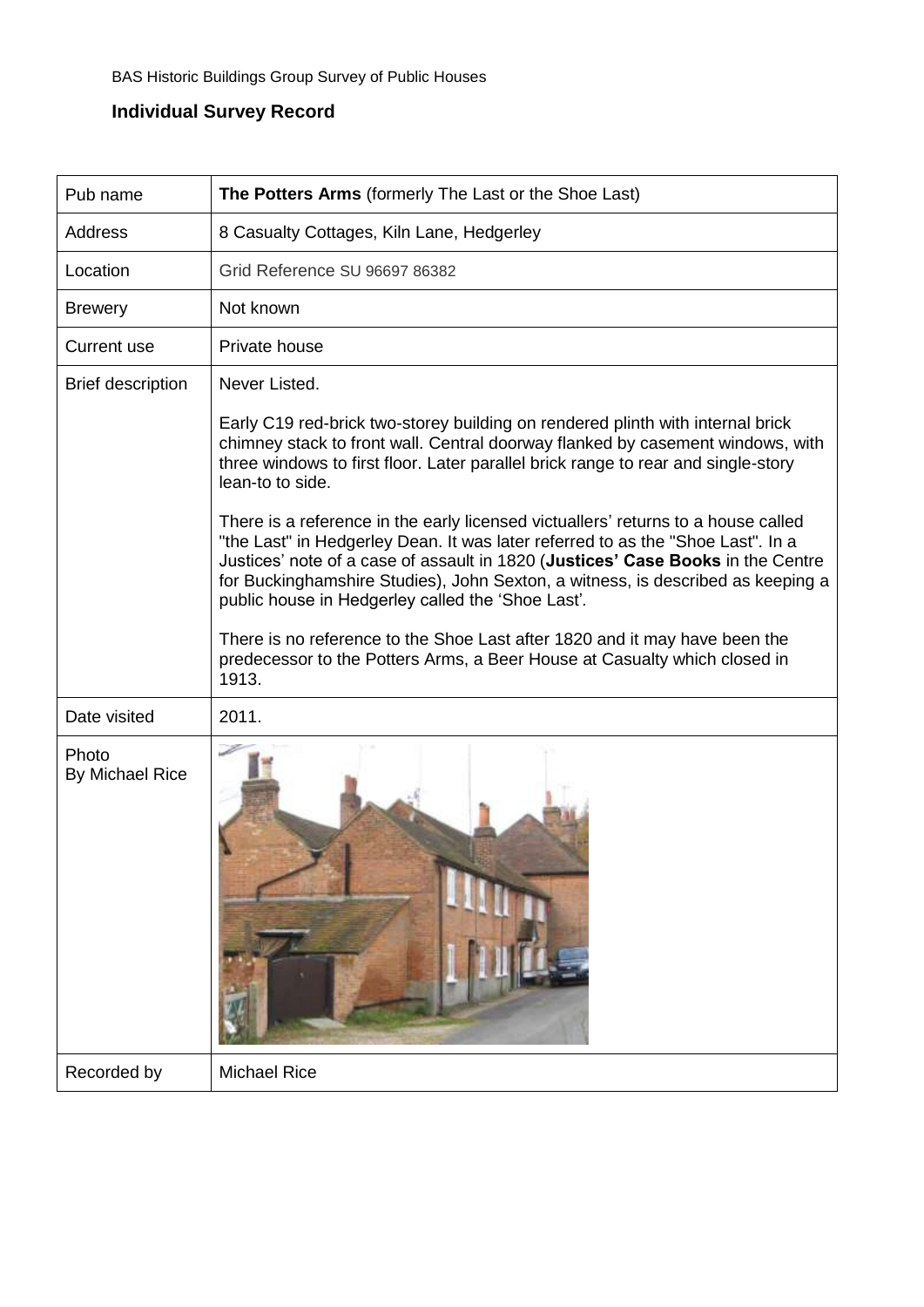| Pub name                 | <b>The Yew Tree</b>                                                                                                                                                                                                                                                                                                                                                                                                                                                                                                                                                                                                                                                                                                                                                                         |
|--------------------------|---------------------------------------------------------------------------------------------------------------------------------------------------------------------------------------------------------------------------------------------------------------------------------------------------------------------------------------------------------------------------------------------------------------------------------------------------------------------------------------------------------------------------------------------------------------------------------------------------------------------------------------------------------------------------------------------------------------------------------------------------------------------------------------------|
| Address                  | Junction of Parish Lane, Hedgerley, with Collinswood Road (A355)                                                                                                                                                                                                                                                                                                                                                                                                                                                                                                                                                                                                                                                                                                                            |
| Location                 | Grid Reference SU 95684 86839                                                                                                                                                                                                                                                                                                                                                                                                                                                                                                                                                                                                                                                                                                                                                               |
| <b>Brewery</b>           | Canning's, then Courage, Moreland's and finally Greene King                                                                                                                                                                                                                                                                                                                                                                                                                                                                                                                                                                                                                                                                                                                                 |
| <b>Current use</b>       | Indian restaurant.                                                                                                                                                                                                                                                                                                                                                                                                                                                                                                                                                                                                                                                                                                                                                                          |
| <b>Brief description</b> | Unlisted.<br>Underneath the present rendering is an attractive brick building of probable late<br>C18 or early C19 date. The early photograph shows a symmetrical unpainted<br>brick building with central front door under a flat hood supported on brackets.<br>Two ground-floor windows match two others on the first floor, all vertical sashes<br>with multiple panes. The roof is machine-tiled and fully hipped, with flanking<br>chimney stacks to each side. A central nameboard reads 'The Yew Tree.<br>Canning's fine Windsor Ales. Brewers to the King' - though this has been inked<br>in on the photograph.<br>In front and to the right of the pub is its eponymous yew tree, towering over the<br>building and topped by a topiary bird. This was burnt down in the 1970's. |
| Date visited             | Viewed externally in 2012.                                                                                                                                                                                                                                                                                                                                                                                                                                                                                                                                                                                                                                                                                                                                                                  |
| Photographs              | RIGHT: The Yew Tree in<br>the late 19th century<br>(reproduced from The<br><b>History of Hedgerley</b><br>(Hedgerley 2006).<br>ABOVE: The Yew Tree Bar<br>and Restaurant in 2012.<br>(Photo: Michael Rice)                                                                                                                                                                                                                                                                                                                                                                                                                                                                                                                                                                                  |
| Recorded by              | <b>Michael Rice</b>                                                                                                                                                                                                                                                                                                                                                                                                                                                                                                                                                                                                                                                                                                                                                                         |